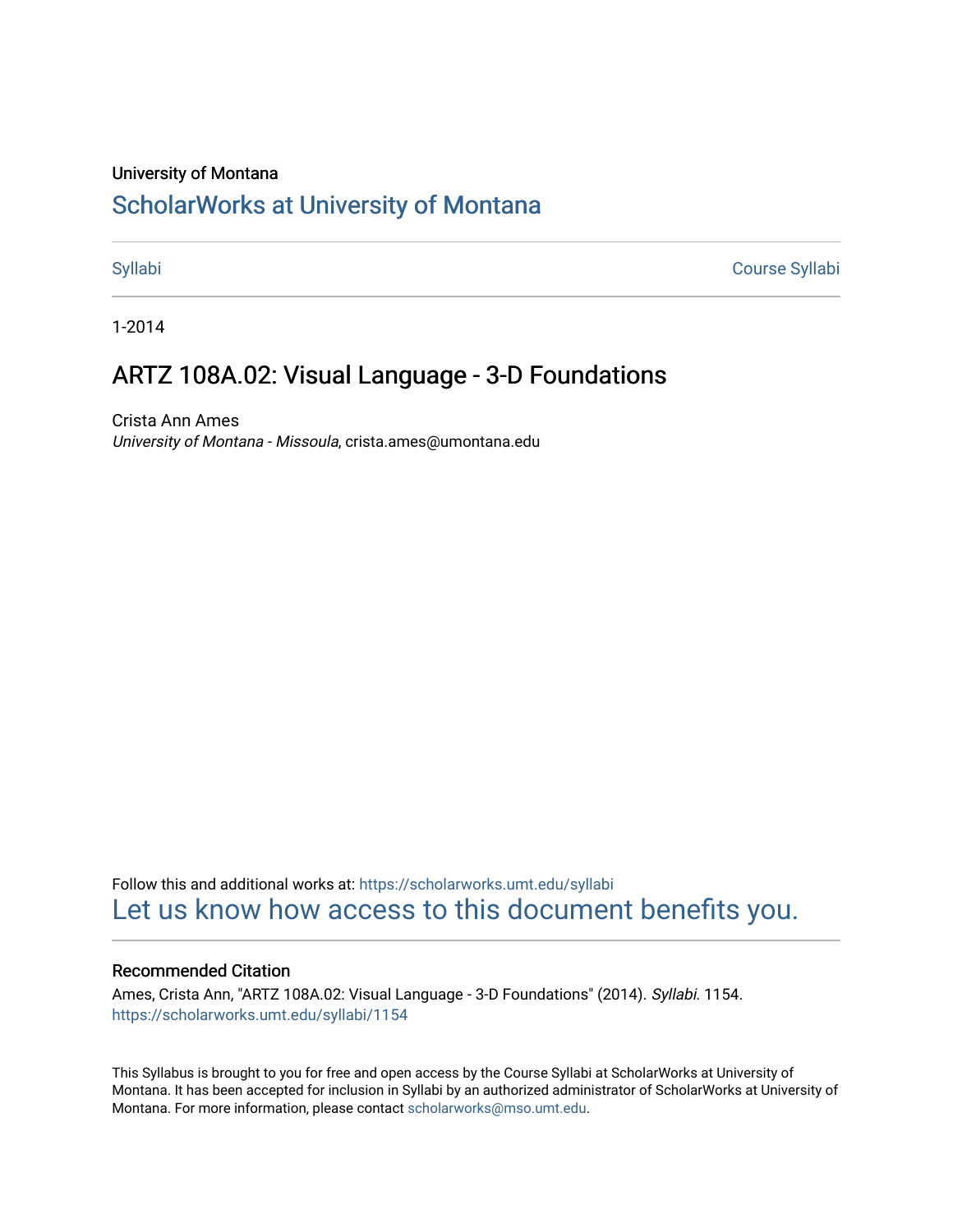*The University of Montana, School of Art ARTZ 108A, section 02, Visual Language- 3-D Foundations 3 credits Prerequisite for all 200-level ARTZ courses Meeting time: T/R 2:10pm - 4:00pm, Art Annex 123* 

#### *Instructor Information*

*Crista Ann Ames Office, Ceramics Graduate Studios-Art Annex Office Hours Tuesday 1:10am - 2:00pm or by appointment [crista.ames@umontana.edu](mailto:CristaAnnAmes@gmail.com)*

*Exam Time: Tuesday, May 13 from 1:10 - 3:10 pm*

### *Required Materials and Suggested Text*

*A sketchbook and pencil are required for this class. Most materials are provided for you however any additional materials you need for the completion of your assigned projects are your responsibility to find and/or purchase. The suggested text for this course is Launching the Imagination by Mary Stewart.*

#### *Course Description*

*Offered in Autumn and Spring. Basic three-dimensional course for both general education and beginning art students. Prerequisite to beginning sculpture and beginning ceramics. Emphasis placed on conceptualization and formal development of the 3-D object in the areas of form, mass, scale, texture, space and color.*

#### *Course Objectives*

*To introduce students to the formal elements of three dimensional design and the application of these skills To introduce students to sculptural materials, techniques, and processes To develop a sense of self expression through the use traditional and experimental techniques*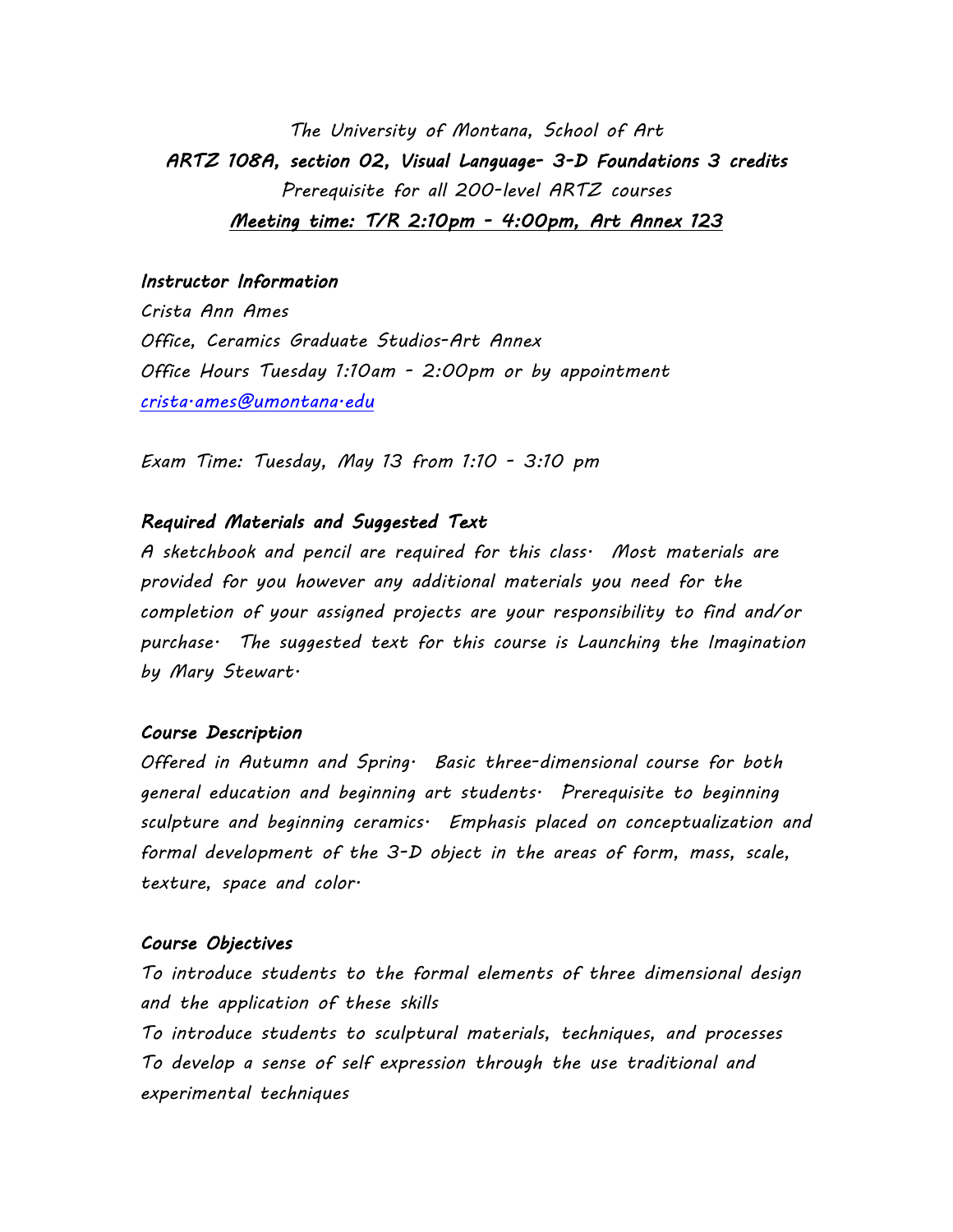*To learn proficiency in visual communication of concepts through three dimensional design To participate in critical assessment*

## *Coursework*

*As per N.A.S.A.D guidelines, students are expected to spend a minimum of 5 hours per week outside of class working on assignments. Students are also expected to keep a sketchbook throughout the semester and work on it outside of class.*

### *Sketchbook*

*I require a 100 page minimum sketchbook to be devoted solely to this class and must be brought with you to each class session. Responses to reading handouts are to be written in your sketchbook. I would also like to see sketches of ideas for your assigned projects in your sketchbook. Let me see that you are thinking about what you want to make! You are expected to write or draw in your sketchbook for every class session with each page dated at the top so I know your working in it consistently. Your sketchbook will be checked periodically throughout the semester and turned in for review at mid-term and at the end of the semester.*

#### *Critiques*

*As a part of this class students will develop language that will improve their ability to speak critically about artwork. Individual and group critiques will coincide with the completion of each assignment. Critiques allow us to speak about our own work and others' work in an artistic language. Critiques also promote the ability to discuss art in general and develop constructive feedback while learning to accept criticism given by others. Participation in critiques is required and will affect your final grade.*

#### *Course Requirements and Grading*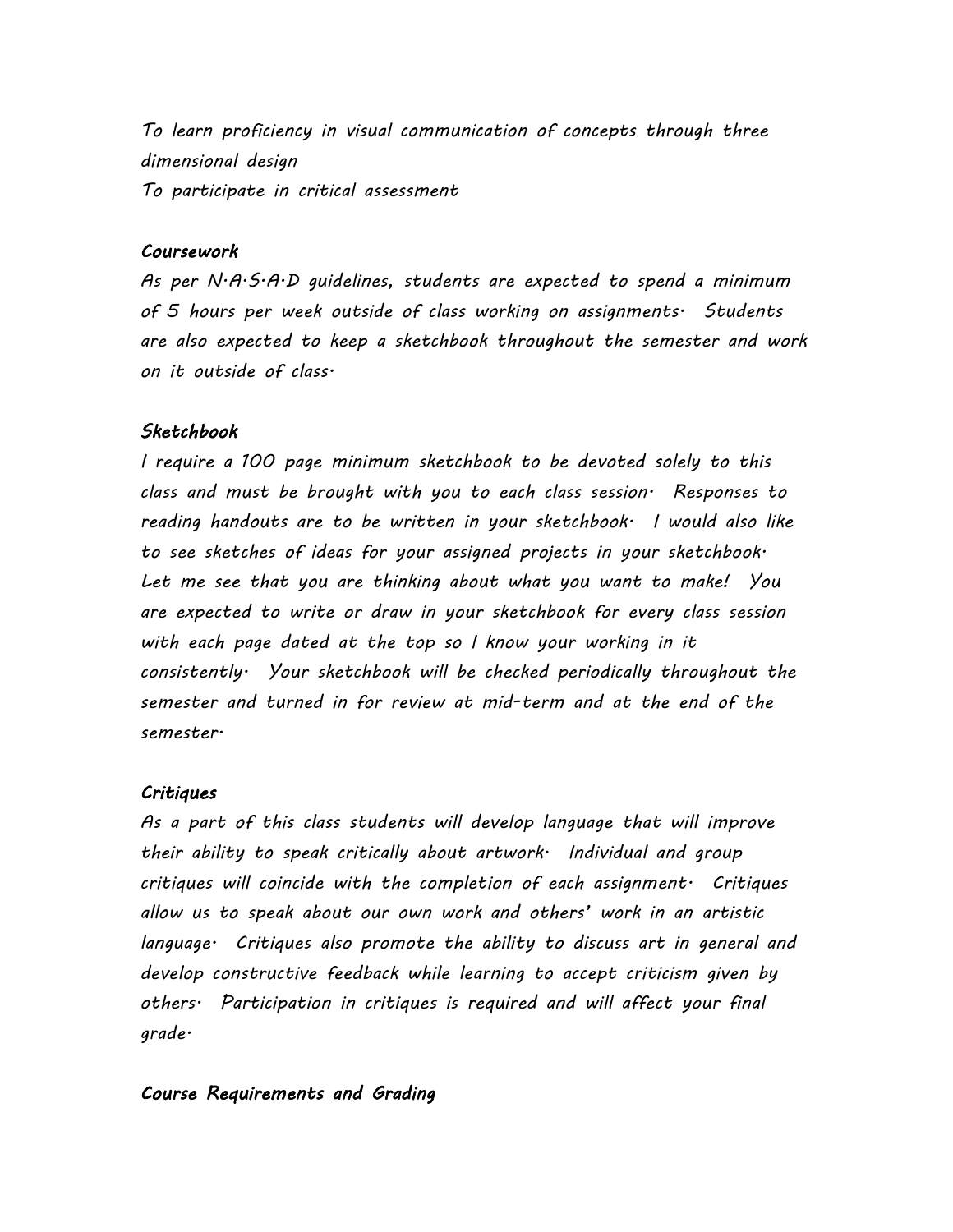*60% Completion of all assigned projects.* 

*20% Class participation including critiques, clean up, etc. Be prepared, attentive and engaged in class. Help others to succeed while staying healthy by cleaning up after yourself.*

*20% Sketchbook and reading assignments. Students are to keep sketchbook as stated above. Course reading will be from the required text and supplemental handouts.*

*Note: I will notify you of your grade at midterm. At any point in the semester you can check with me to see where your grade stands. You must receive a C or above to get credit for this class.*

*Grading is based on the use of concepts presented and execution of the assigned projects*

*A = on time, original concepts with an excellent command of materials B = good ideas and concept with an above average command of materials C = meeting the basic requirements for the project with satisfactory progress*

*D = not meeting the requirements of the project with marginal progress F = failure to meet project requirements*

### *Attendance Policy*

*Attendance is mandatory and will be taken daily. If you consistently come late to class, leave early, and/or are absent from class your grade will be affected. Three late arrivals equal one absence. After three unexcused absences each following absence will drop you grade one letter or 10%. If you are absent six class sessions you will fail this course. If you do miss class you are responsible for recovering missed materials Note: If special circumstances arise that will impact your attendance contact me as soon as possible.*

## *Special Needs/ Disabilities*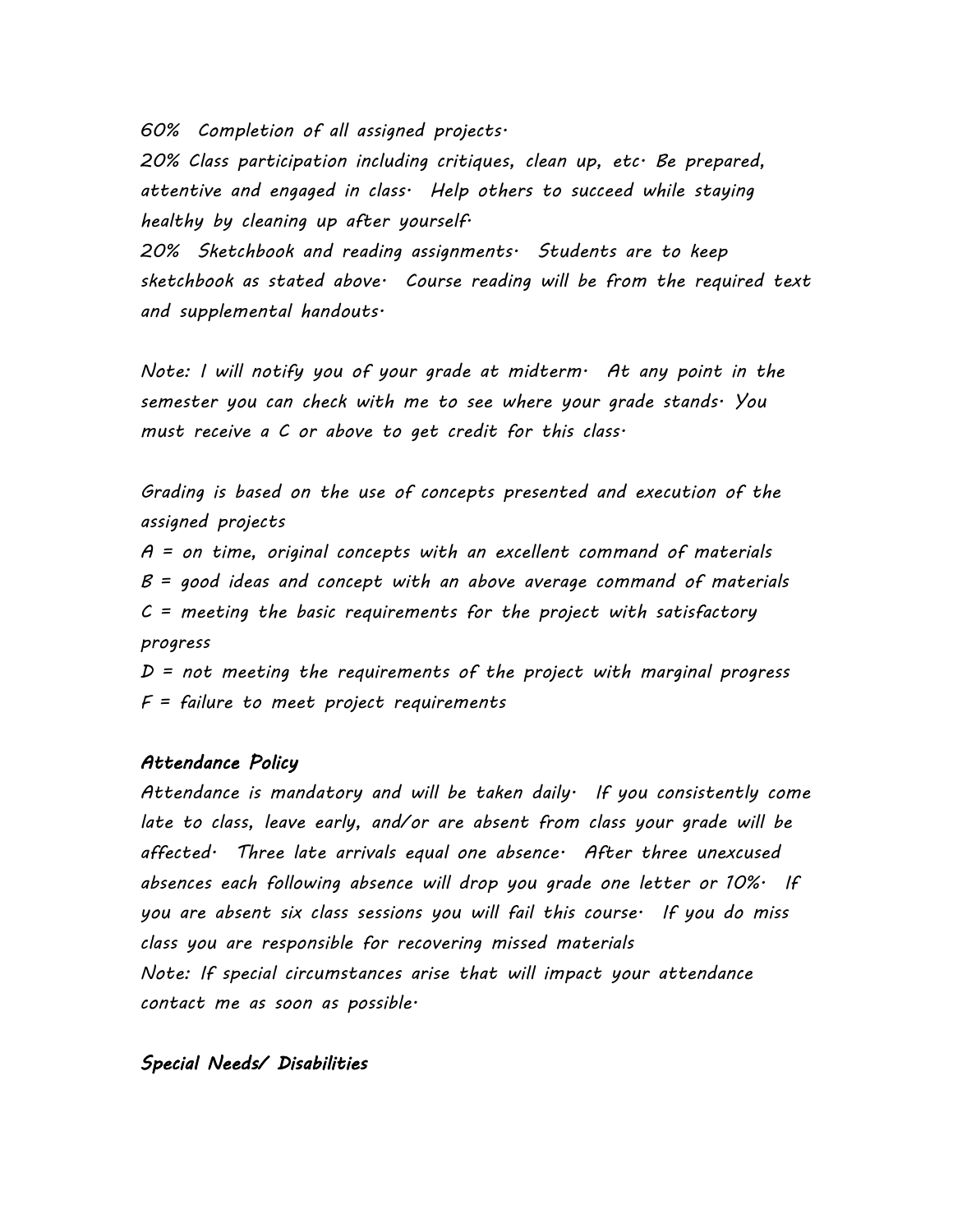*If you have access concerns, special needs, and/or learning disabilities, medical conditions, and/or physical impairments that may impede the successful completion of this course, please contact the office of disability service for students (DSS) at x. 2243 (Lommasson Center 154) and speak with me as soon as possible.*

### *Academic Misconduct and the Student Conduct Code*

*All students must practice academic honesty. Academic misconduct is subject to an academic penalty by the course instructor and/or disciplinary sanction by the University. All students need to be familiar with the Student Conduct Code. The Code is available for review online at [www.umt.edu/SA/VPSA/Index.cfm/page/1321.](http://www.umt.edu/SA/VPSA/Index.cfm/page/1321)*

*Note: All students should have a positive attitude in class and conduct themselves with regards to the other students. Inappropriate behavior and language will not be tolerated.*

#### *Building Access*

*The use of the studio space requires enrollment in a specific studio course, as course fees are used to purchase supplies. Those not currently enrolled will be asked to leave. To use the sculpture facilities a workstudy student or instructor must be present. I will post hours of open studio time when a workstudy student will be present.*

*Note: Please be respectful of other classes and do not use the studio while another class is in session.*

### *Health, safety, and clean up*

*First aid kits, dust masks, gloves, and eye protection are located near the sink area. Food and drink are not allowed in the Art Department facilities when art-making is in progress. Cell phones are only allowed in cases on emergency and should otherwise be turned to silent and put away during class sessions. Creatures and children not currently enrolled in this course are not allowed in the studio during class or open studio time. You are individually responsible for clean up at the end of the semester.*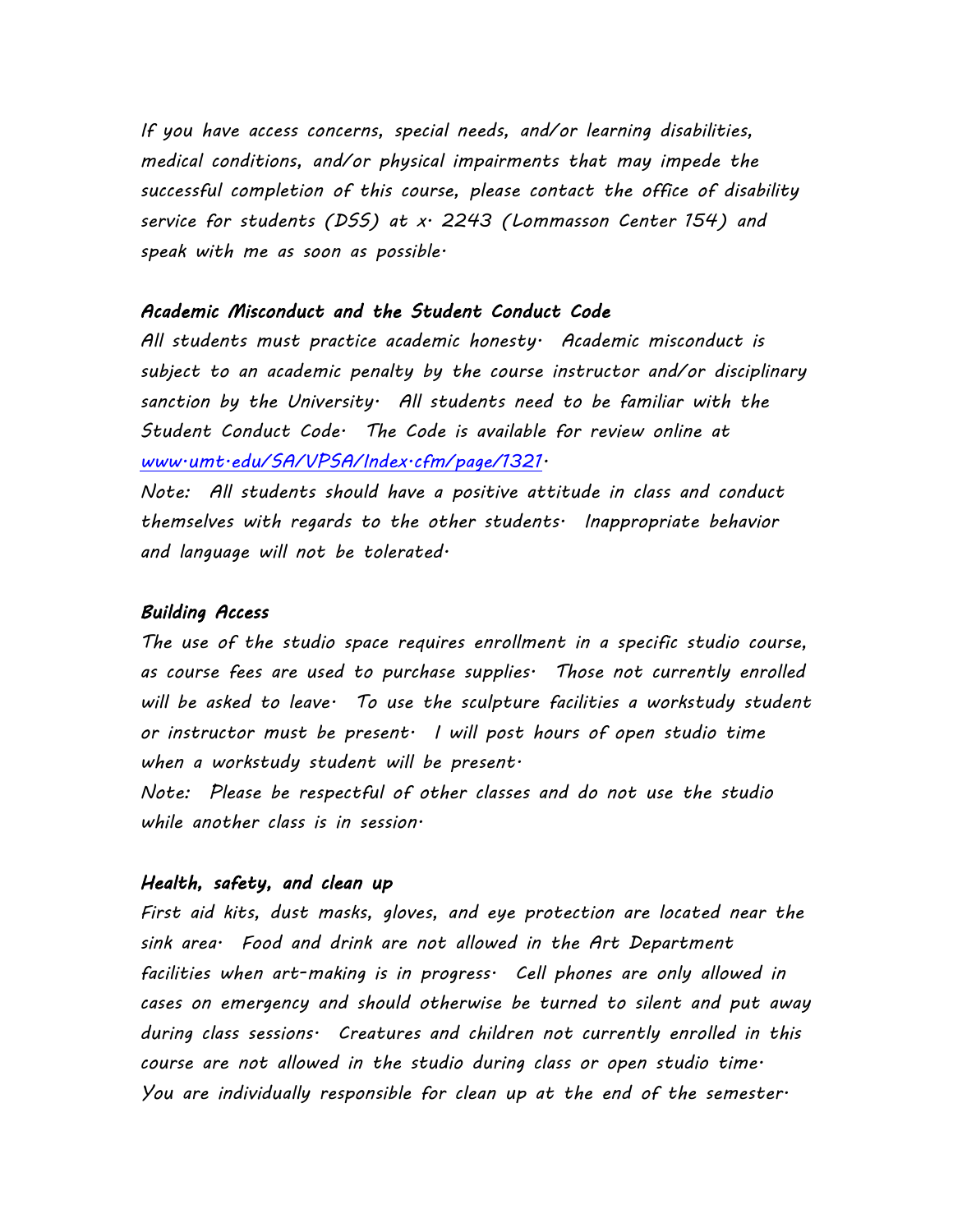*All artwork must be picked up by Friday (May 16) 10am of finals week or it will be discarded.*

*Campus security is x. 6131 and campus escort service is x. 2777 If there is a life threatening emergency please dial 9 911*

### *GENERAL SCULPTURE STUDIO SAFETY RULES*

- *Only students currently enrolled in a university art course are allowed to use the sculpture lab.*
- *Any person outside of sculpture or ceramics must check in with either the sculpture professor or studio technician.*
- *No visitors inside the tool areas*
- *Know the location of the two first aid areas and two fire extinguishers.*
- *No open toed shoes allowed in sculpture area.*
- *While any work is in progress every student must wear approved safety eyewear and if appropriate, hearing protection.*
- *Tools must be returned to the tool room immediately after use.*
- *Condense all hoses and cords used during your session.*
- *No tools leave the sculpture studio or yard, period.*
- *All guards must remain on power tools exactly like they arrive from the factory.*
- *Report any tool deficiencies or malfunctions immediately.*
- *All hazardous or vaporous materials must be handled outdoors.*
- *Each area is ventilated, make sure fans are on even for the smallest job.*
- *Leave floors clean, tables clear, and sinks drained.*
- *Should there be an injury, however small, immediately consult the sculpture professor or stuido technician.*
- *Never work when you are tired or if you have had even a drop of alcohol.*
- *Of course, there is absolutely no drinking or smoking in the studio.*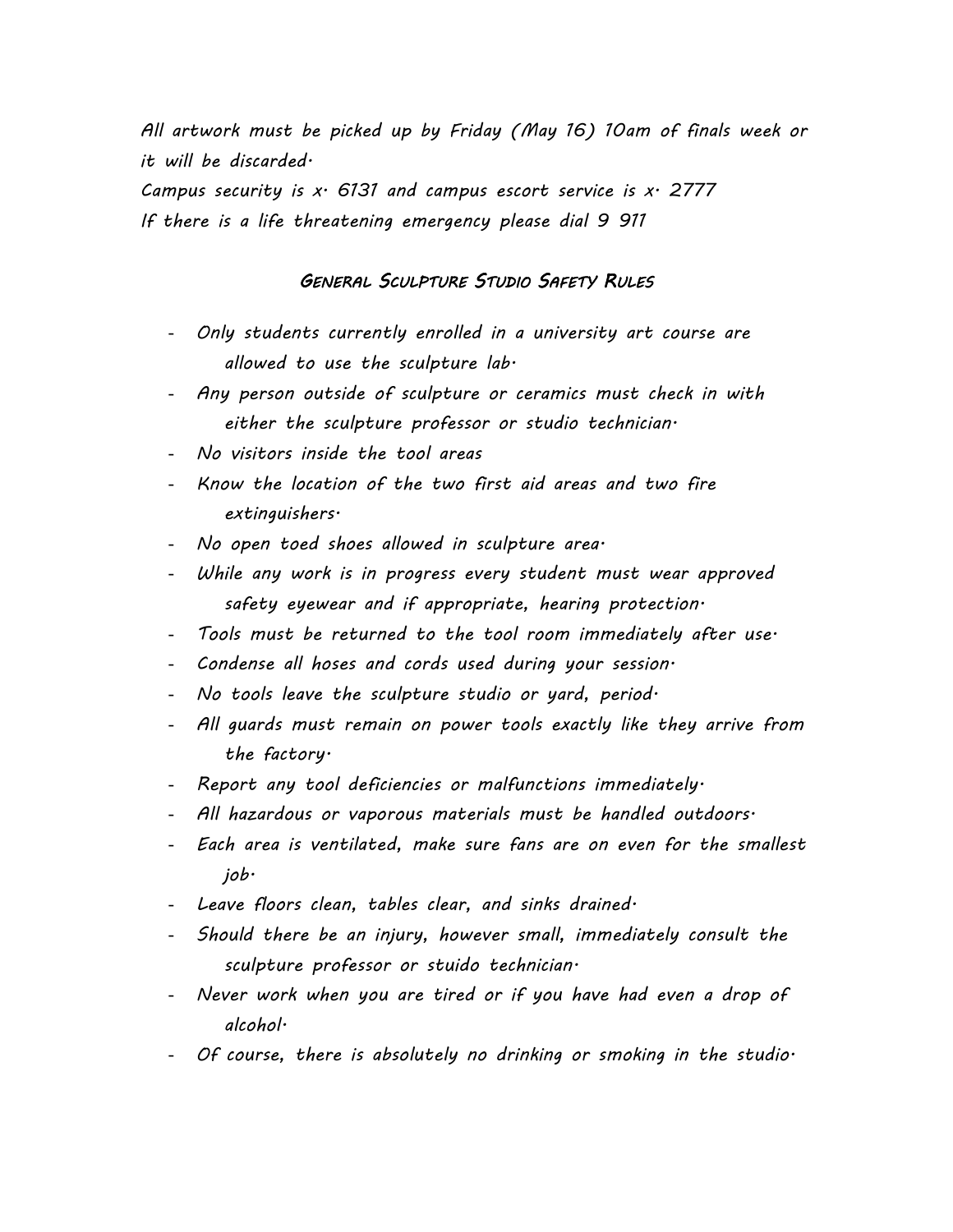- *If you are injured at night during the open shop hours, first tell the work-study student that is on duty, and they will call the sculpture professor.*
- The work-study students are here at night for your safety, and *they can help you work with tools safely, however, they will not do your project for you.*
- *Take breaks to ensure overall awareness*

## *Art Student Collective*

*This is a students led group that sponsors art-related workshops and events. Everyone in encouraged to participate.*

## *UM Art events*

*Events will be announced in class. Information can also be found at <http://umartdepartment.wordpress.com/> or by befriending Griz Art on Facebook.*

# *Weekly Outline*

*Week 1:*

*January 28 Introduction, studio tour, safety talk, students get lockers, shelves, and tools from bookstore* 

> *Sketchbook Assignment #1: Rendering for building 3-D objects: pick three previously fabricated objects and create exact drawings for each that would help in the construction of this object.*

*January 30 Handout and slide discussion on Project #1: Forming Acrylics*

## *Week 2:*

| February 4 | Paper patterns due for Acrylics project; Demonstration: Workshop tools |
|------------|------------------------------------------------------------------------|
| and safety |                                                                        |
| February 6 | Demonstration: Thermoforming for Acrylics                              |

*Week 3:*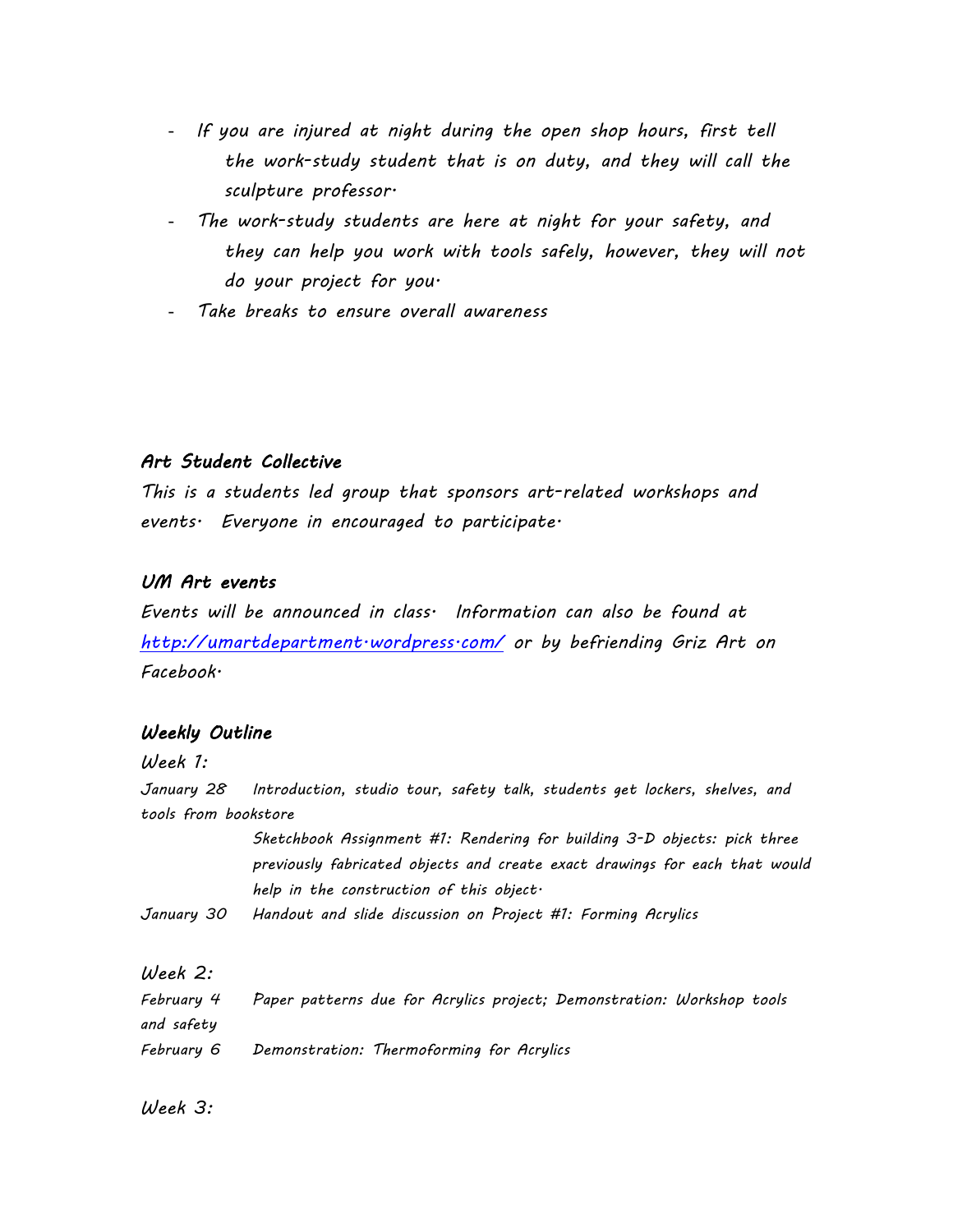| February 11           | Work Day                                                                |
|-----------------------|-------------------------------------------------------------------------|
| February 13           | Critique Project #1: Forming Acrylics                                   |
|                       |                                                                         |
| Week 4:               |                                                                         |
| February 18           | Finish critique; Introduce Project #2: The Multiple Project; slides and |
| discussion            |                                                                         |
|                       | Homework: Bring five items to class that have a single parting line     |
| February 20           | Demonstration: preparing a casting and gating for mold making           |
|                       |                                                                         |
| Week 5:               |                                                                         |
| February 25           | Demonstration: How to mix plaster and pouring one side of a mold        |
| February 27           | Demonstration: second plaster pouring                                   |
|                       |                                                                         |
| Week 6:               |                                                                         |
| March 4               | Demonstration: opening and cleaning molds                               |
| March 6               | Demonstration: slip casting; Group assembled project of first           |
| castings              |                                                                         |
|                       |                                                                         |
| Week 7:               |                                                                         |
| March 11              | Introduce Project #3: Carve object from a piece of soapstone, find an   |
|                       | environment to document your object in; Work Day                        |
| March 13              | Project #4: Cubic inch of clay project one hour assignment with         |
| same day critique     |                                                                         |
|                       |                                                                         |
| Week 8:               |                                                                         |
| March 18              | Work day                                                                |
| March 20              | Work Day                                                                |
|                       |                                                                         |
| Week 9:               |                                                                         |
| March 25              | Castings due as greenware; Load Kiln                                    |
| March 27              | Demonstration: cold finish on ceramics                                  |
|                       |                                                                         |
| Week 10: Spring Break |                                                                         |
| No Class              |                                                                         |
|                       |                                                                         |
| Week 11:              |                                                                         |
| April 8               | Critique Project #2: The Multiple Project                               |
|                       |                                                                         |